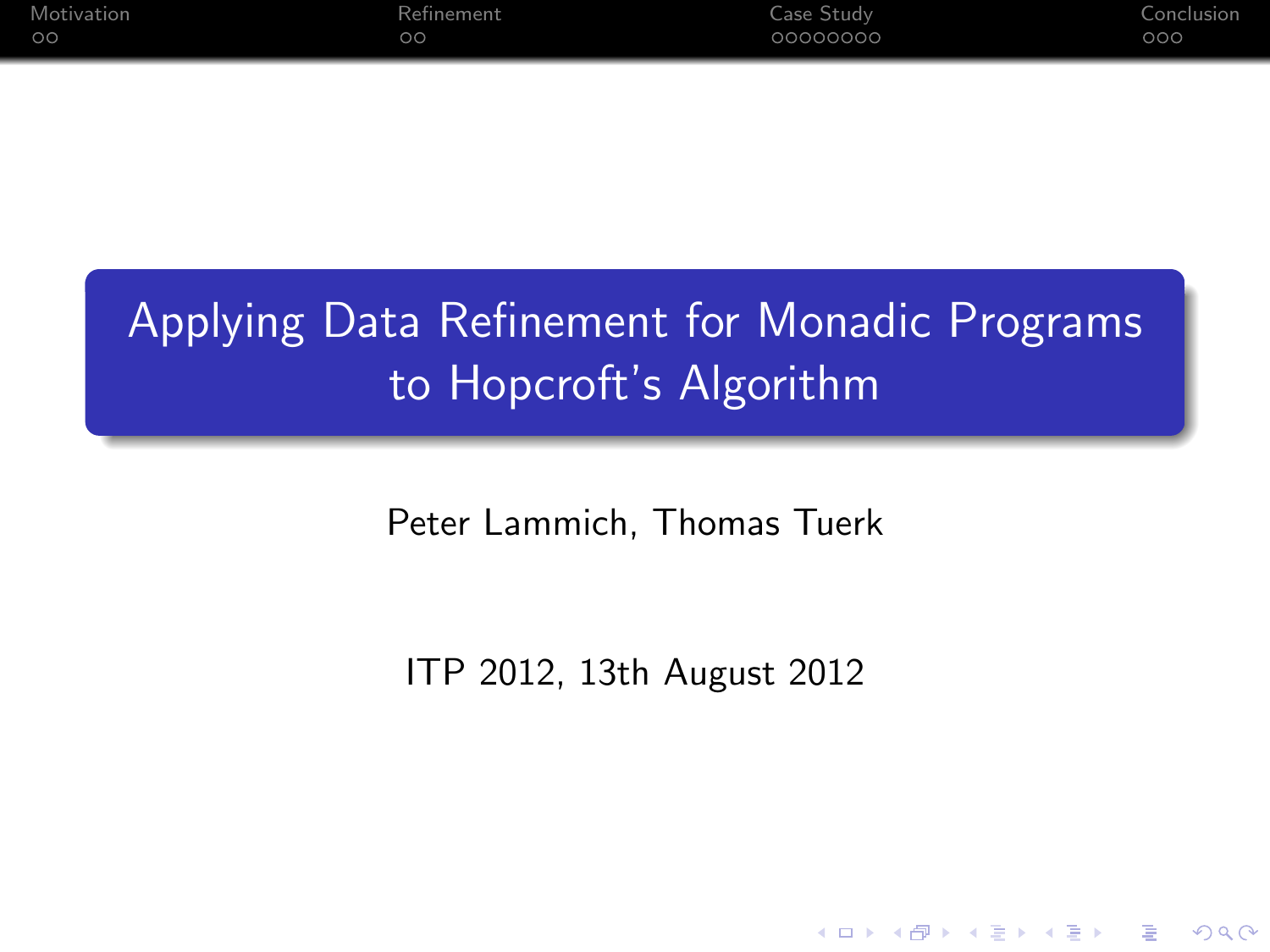| Motivation | Refinement | Case Study | Conclusion |
|------------|------------|------------|------------|
| $\bullet$  | ററ         | 00000000   | 000        |
| Background |            |            |            |

# Peter Lammich (lammich@in.tum.de)

- Isabelle Collection Framework (ICF)
	- verified collection datastructures in Isabelle/HOL
	- **•** generation of efficient functional code
- Refinement for Monadic Programs

#### Thomas Tuerk (tuerk@in.tum.de)

- **Computer Aided Verification of Automata** (http://cava.in.tum.de)
- Hopcroft's minimisation algorithm
- <span id="page-1-0"></span>**• largest case study of Refinement Framework so far**

4 0 > 4 4 + 4 3 + 4 3 + 5 + 9 4 0 +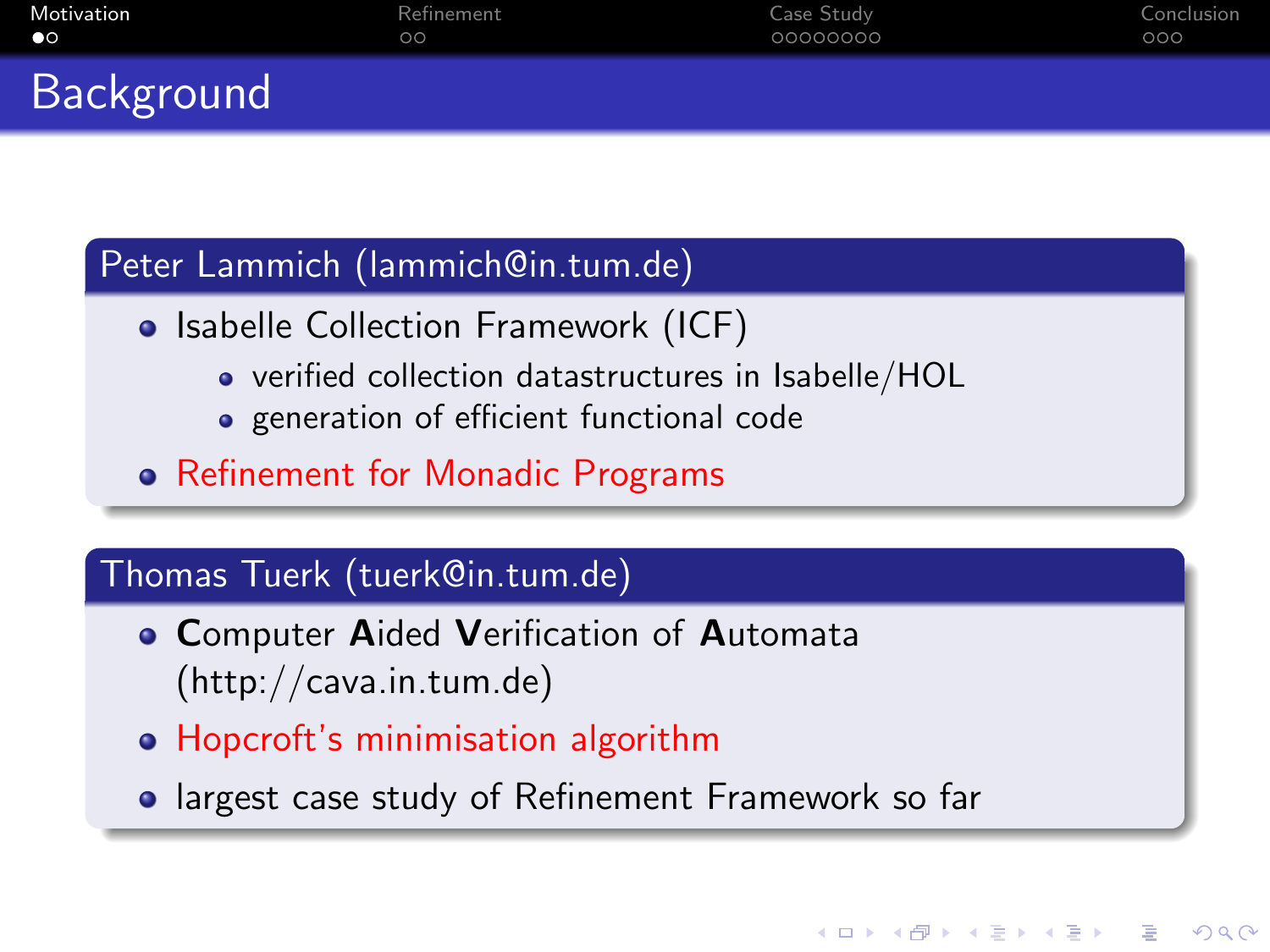| <b>Motivation</b> | Refinement | Case Study | Conclusion |
|-------------------|------------|------------|------------|
| $\circ\bullet$    | $\circ$ c  | 00000000   | 000        |
| Structure         |            |            |            |



1 [Monadic Refinement Framework Background](#page-3-0)

# 2 [Explanation using Hopcroft's Minimisation Algorithm](#page-5-0)

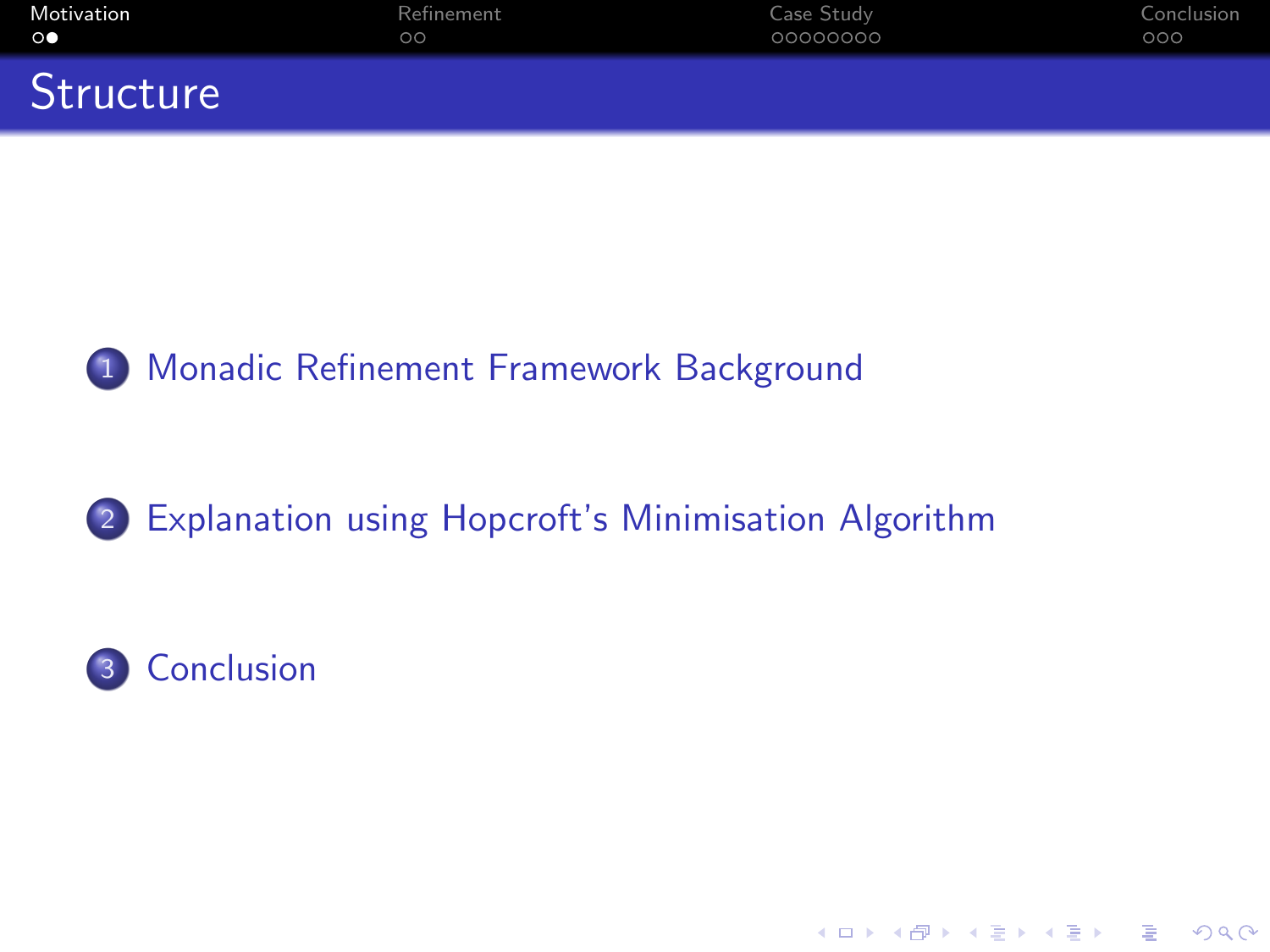| Motivation                  | Refinement | Case Study | Conclusion |
|-----------------------------|------------|------------|------------|
| ററ                          | $\bullet$  | 00000000   | 000        |
| Stepwise Program Refinement |            |            |            |

# **•** trade-off: **abstract** vs. **concrete** formalisations of programs

- abstract programs: easy to verify
- concrete programs: efficiently executable
- standard solution: stepwise program refinement
	- Spec  $\ge P_1 \ge \ldots \ge P_n \ge \text{Impl}$
	- each step provably preserves correctness
	- steps concentrate on single issues
	- more modular and manageable proofs
- **•** refinement framework supports relational specifications

**KORK ERKER ADE YOUR** 

<span id="page-3-0"></span>**•** framework based on shallow embedding using **monads**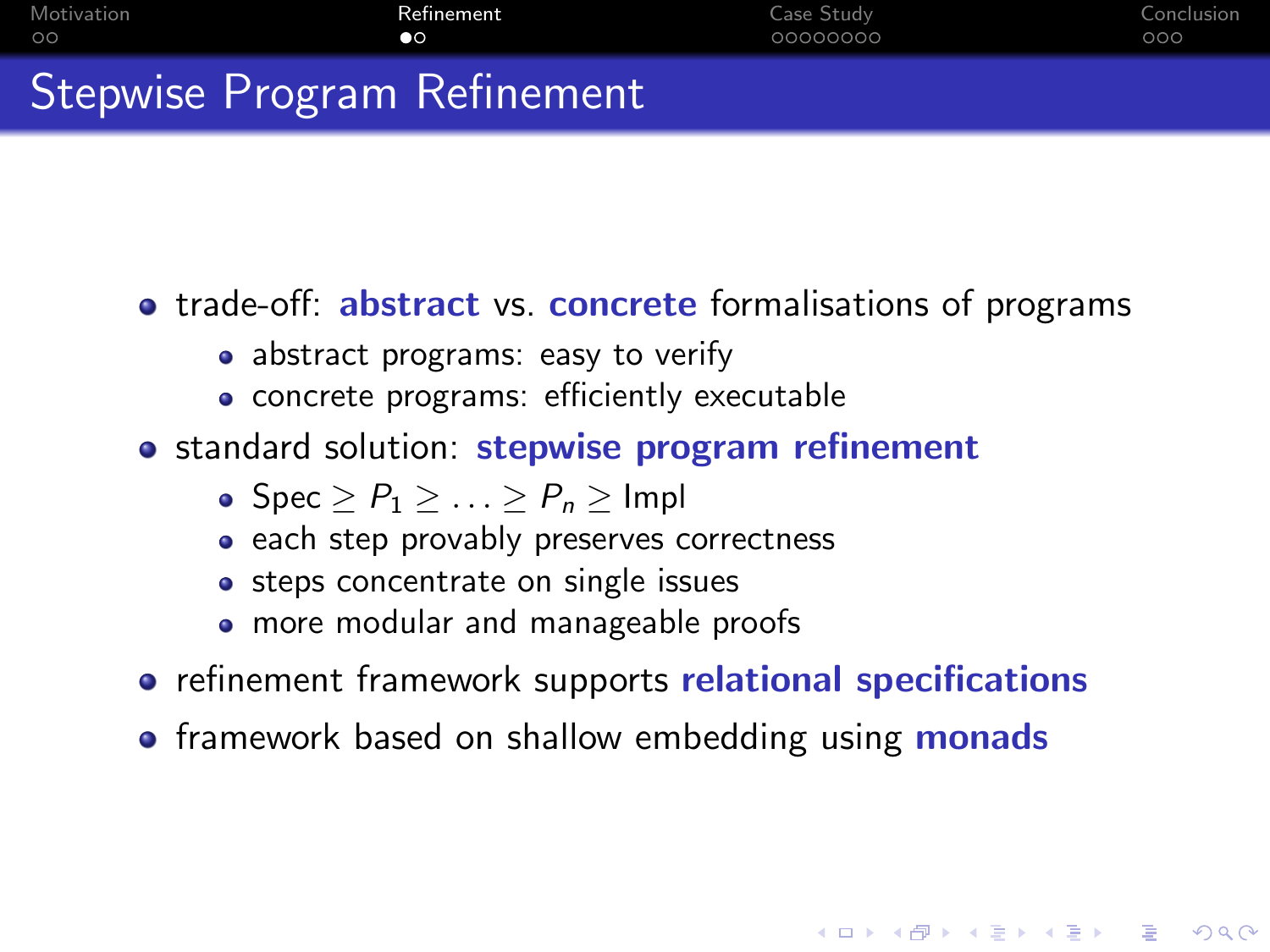| Motivation                              | Refinement      | Case Study | Conclusion |
|-----------------------------------------|-----------------|------------|------------|
| ററ                                      | $\circ$ $\circ$ | 00000000   | 000        |
| <b>Refinement Framework Foundations</b> |                 |            |            |

• Set/Exception monad

datatype 
$$
r
$$
 nres  $::=$  res  $(r \text{ set}) | \text{fail}$ 

\nreturn  $x := \text{res } \{x\}$ 

\nbind  $mf := \begin{cases} \text{fail} & \text{if } m = \text{fail} \\ \bigsqcup_{x \in X} f x & \text{if } m = \text{res } X \end{cases}$ 

**KORK ERKER ADE YOUR** 

refinement:  $f x \sqsubseteq f' x$ 

intuition: possible results of  $f \times$  are also results of  $f' \times$ 

- programs are HOL-functions  $f : a \rightarrow r$  nres
- **•** least, greatest fixed point for recursion
- usual programming constructs available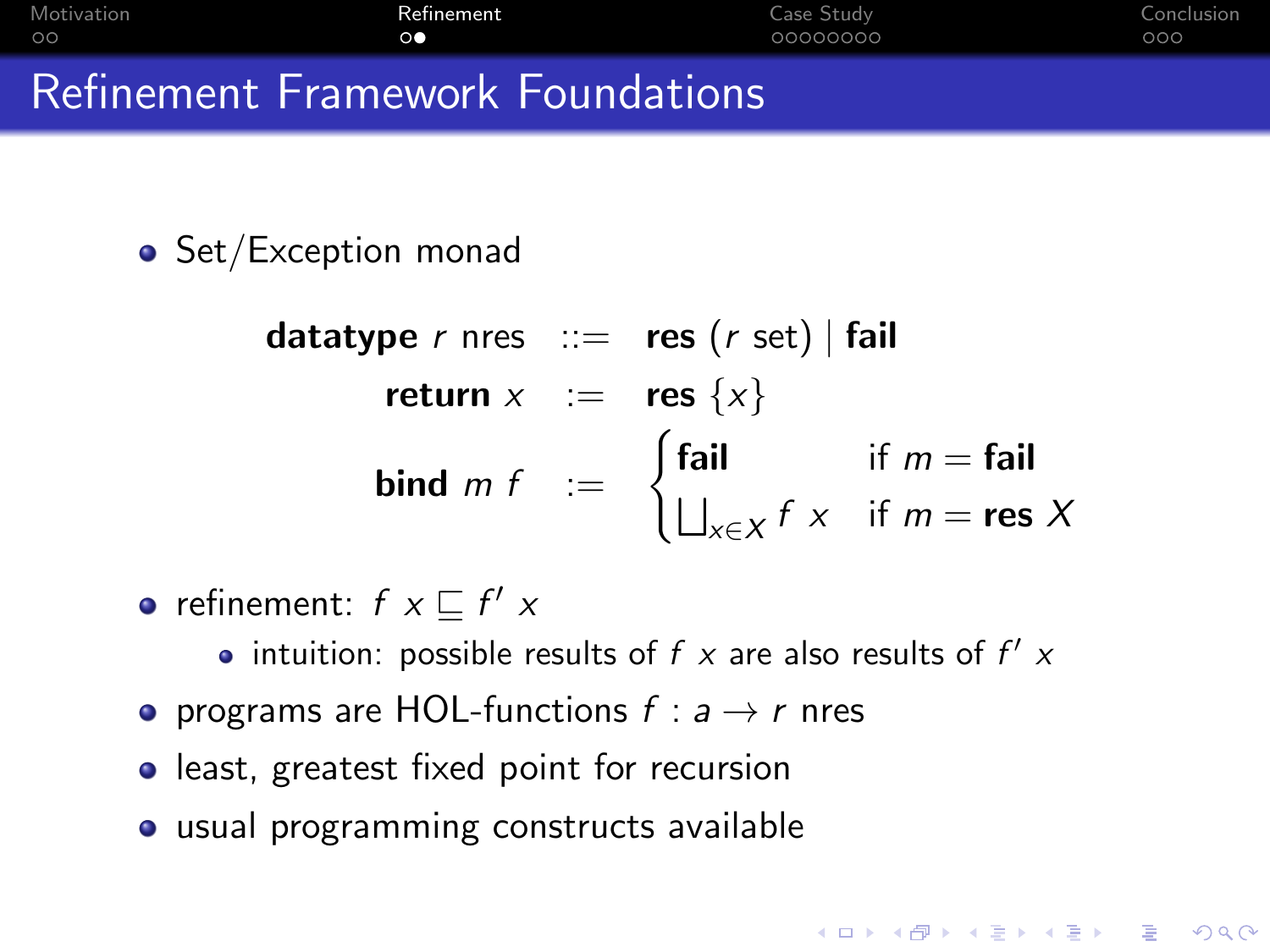| Motivation           | Refinement | Case Study | Conclusion |
|----------------------|------------|------------|------------|
| ററ                   | ററ         | •00000000  | 000        |
| Hopcroft's Algorithm |            |            |            |

- Hopcroft's algorithm minimises initially connected DFAs
- **•** efficient and widely-used
- **•** computes the Myhill-Nerode equivalence relation  $\{ \{ q' \mid q' \text{ accepts same language as } q \} \mid q \in \mathcal{Q} \}$
- **o** details unimportant, let's focus on refinement

```
Hopcroft_step_abstract(A, a, C_s, P, L) =
   \textsf{spec}~(\mathcal{P}', \mathcal{L}').~\mathcal{P}' = \textsf{Split}_{\mathcal{A}}(\mathcal{P}, (a, C_s)) ~\wedge~ \textsf{splitter\_P}_{\mathcal{A}}(\mathcal{P}, (a, C_s), \mathcal{L}, \mathcal{L}');
```

```
Hopcroft_abstract(A) =
if (Q = \emptyset) then return \emptyset else if (\mathcal{F} = \emptyset) then return \{Q\} else
 while_{\textsf{\textbf{T}}}<sup>Hopcroft_abstract_invar</sup>(\lambda(\mathcal{P},L). L\neq \emptyset) (\lambda(\mathcal{P},L). do \{(a, C_s) \leftarrow spec x, x \in L;
         (\mathcal{P}', L') \leftarrow Hopcroft_step_abstract(\mathcal{A}, a, C_s, \mathcal{P}, L);
         return (\mathcal{P}', L')\{) (part _{\mathcal{F}}, \{(a, \mathcal{F}) | a \in \Sigma\})
```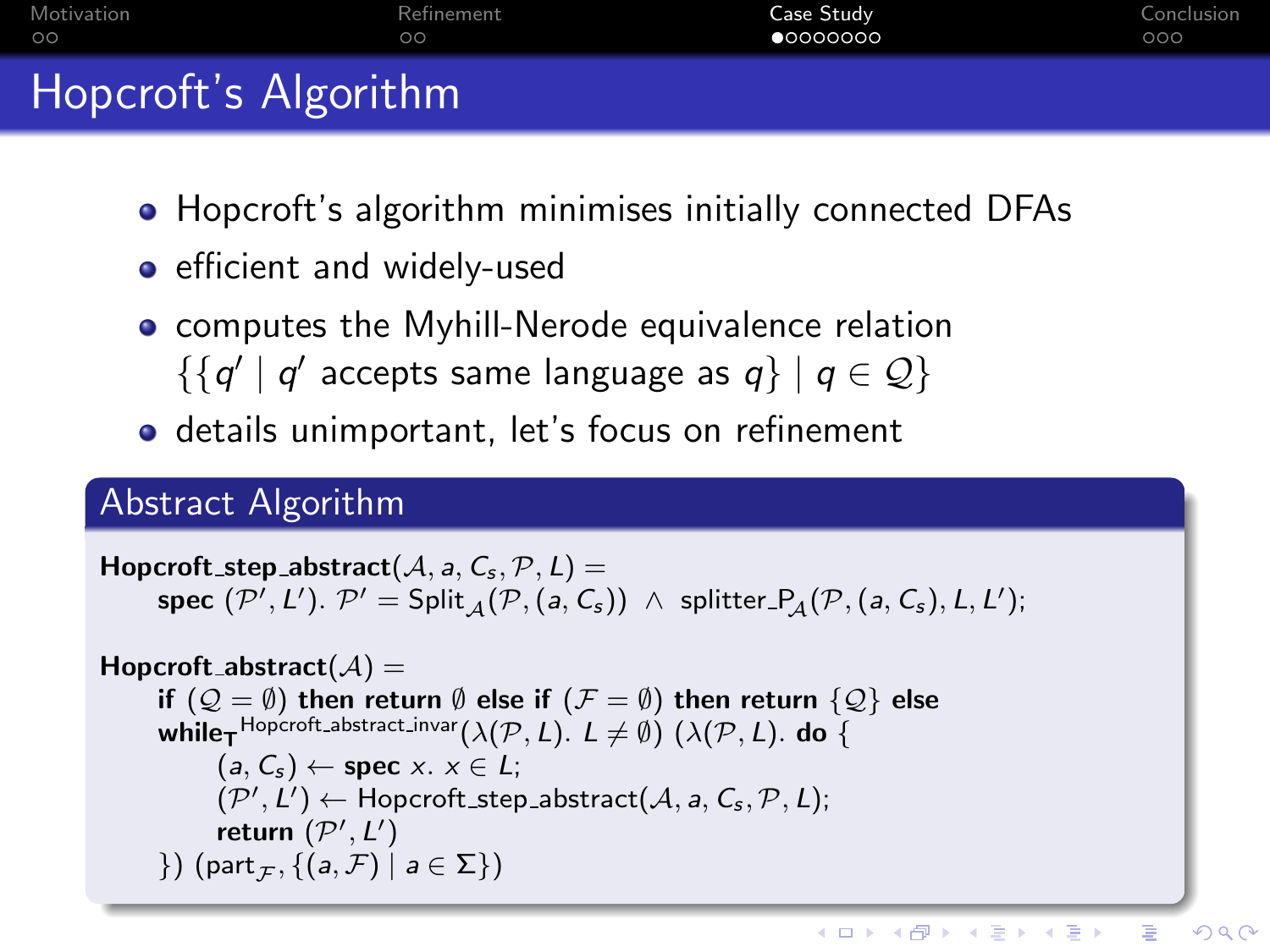| Motivation           | Refinement | Case Study | Conclusion |
|----------------------|------------|------------|------------|
| ററ                   | ററ         | •00000000  | 000        |
| Hopcroft's Algorithm |            |            |            |

- Hopcroft's algorithm minimises initially connected DFAs
- **•** efficient and widely-used
- **•** computes the Myhill-Nerode equivalence relation  $\{ \{ q' \mid q' \text{ accepts same language as } q \} \mid q \in \mathcal{Q} \}$
- do-notation of monads allows readable programs

```
Hopcroft_step_abstract(A, a, C_s, P, L) =
   \textsf{spec}~(\mathcal{P}', \mathcal{L}').~\mathcal{P}' = \textsf{Split}_{\mathcal{A}}(\mathcal{P}, (a, C_s)) ~\wedge~ \textsf{splitter\_P}_{\mathcal{A}}(\mathcal{P}, (a, C_s), \mathcal{L}, \mathcal{L}');
```
Hopcroft\_abstract( $A$ ) = if  $(Q = \emptyset)$  then return  $\emptyset$  else if  $(\mathcal{F} = \emptyset)$  then return  $\{Q\}$  else  $\textsf{while}_{\textsf{T}}$ <sup>Hopcroft\_abstract\_invar</sup> $(\lambda(\mathcal{P},L)\ldotp L\neq \emptyset)$   $(\lambda(\mathcal{P},L)\ldotp \textsf{do}$  {  $(a, C_s) \leftarrow$  spec  $x, x \in L$ ;  $(\mathcal{P}', L') \leftarrow$  Hopcroft\_step\_abstract $(\mathcal{A}, a, C_s, \mathcal{P}, L);$ return  $(\mathcal{P}', L')$  $\{$ ) (part  $_{\mathcal{F}}$ ,  $\{(a, \mathcal{F}) | a \in \Sigma\}$ )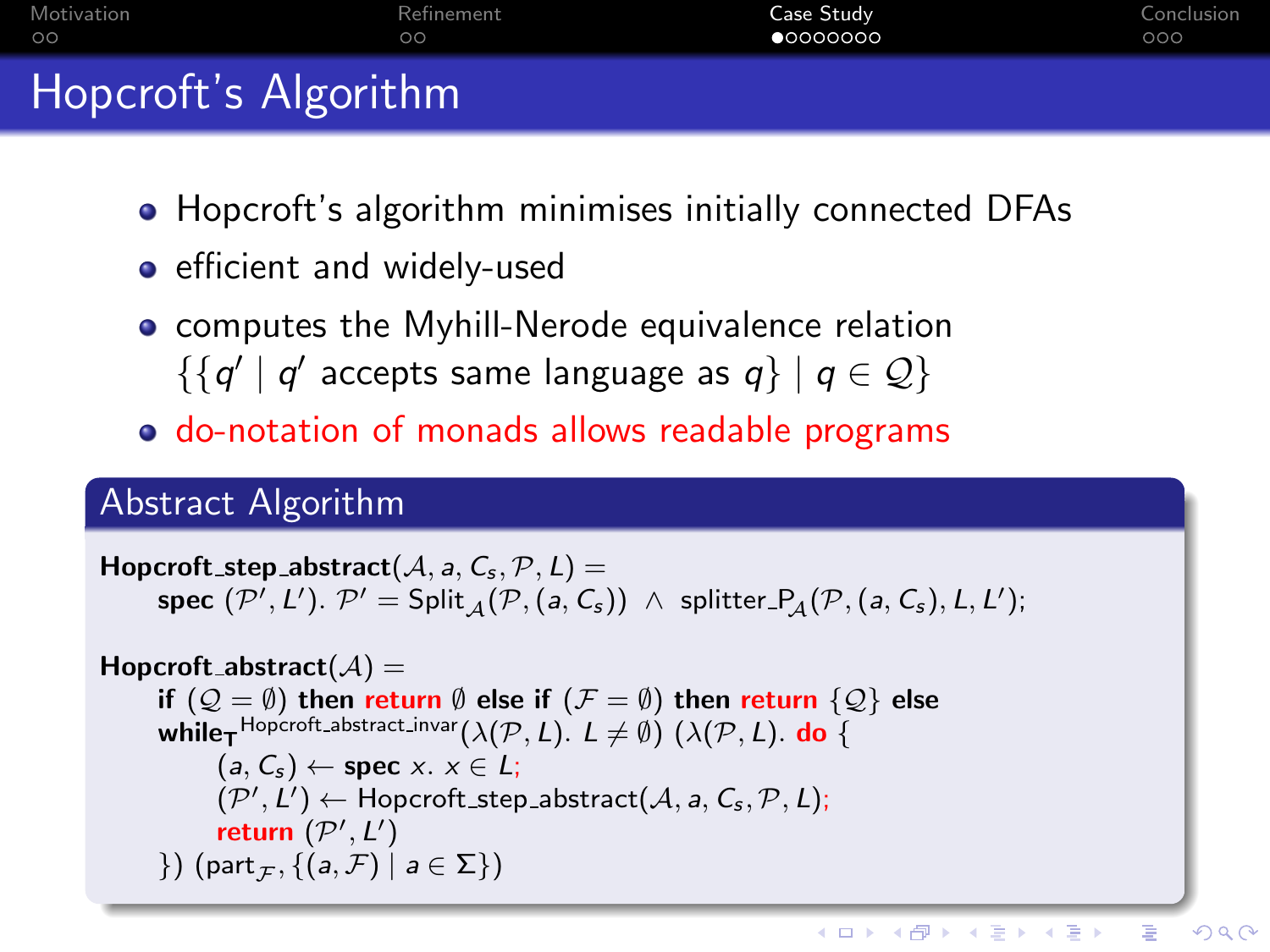| Motivation           | Refinement | Case Study | Conclusion |
|----------------------|------------|------------|------------|
| ററ                   | ററ         | •00000000  | 000        |
| Hopcroft's Algorithm |            |            |            |

- Hopcroft's algorithm minimises initially connected DFAs
- **•** efficient and widely-used
- **•** computes the Myhill-Nerode equivalence relation  $\{ \{ q' \mid q' \text{ accepts same language as } q \} \mid q \in \mathcal{Q} \}$
- **•** nondeterminism easy to use

```
Hopcroft_step_abstract(A, a, C_s, P, L) =
  spec (\mathcal{P}', L'). \mathcal{P}' = \mathsf{Split}_{\mathcal{A}}(\mathcal{P}, (a, C_s)) \ \wedge \ \mathsf{splitter}\ \mathsf{P}_{\mathcal{A}}(\mathcal{P}, (a, C_s), L, L');
```

```
Hopcroft_abstract(A) =
if (Q = \emptyset) then return \emptyset else if (\mathcal{F} = \emptyset) then return \{Q\} else
 while_{\textsf{\textbf{T}}}<sup>Hopcroft_abstract_invar</sup>(\lambda(\mathcal{P},L). L\neq \emptyset) (\lambda(\mathcal{P},L). do \{(a, C_s) \leftarrow spec x. x \in L;
         (\mathcal{P}', L') \leftarrow Hopcroft_step_abstract(\mathcal{A}, a, C_s, \mathcal{P}, L);
         return (\mathcal{P}', L')\{) (part _{\mathcal{F}}, \{(a, \mathcal{F}) | a \in \Sigma\})
```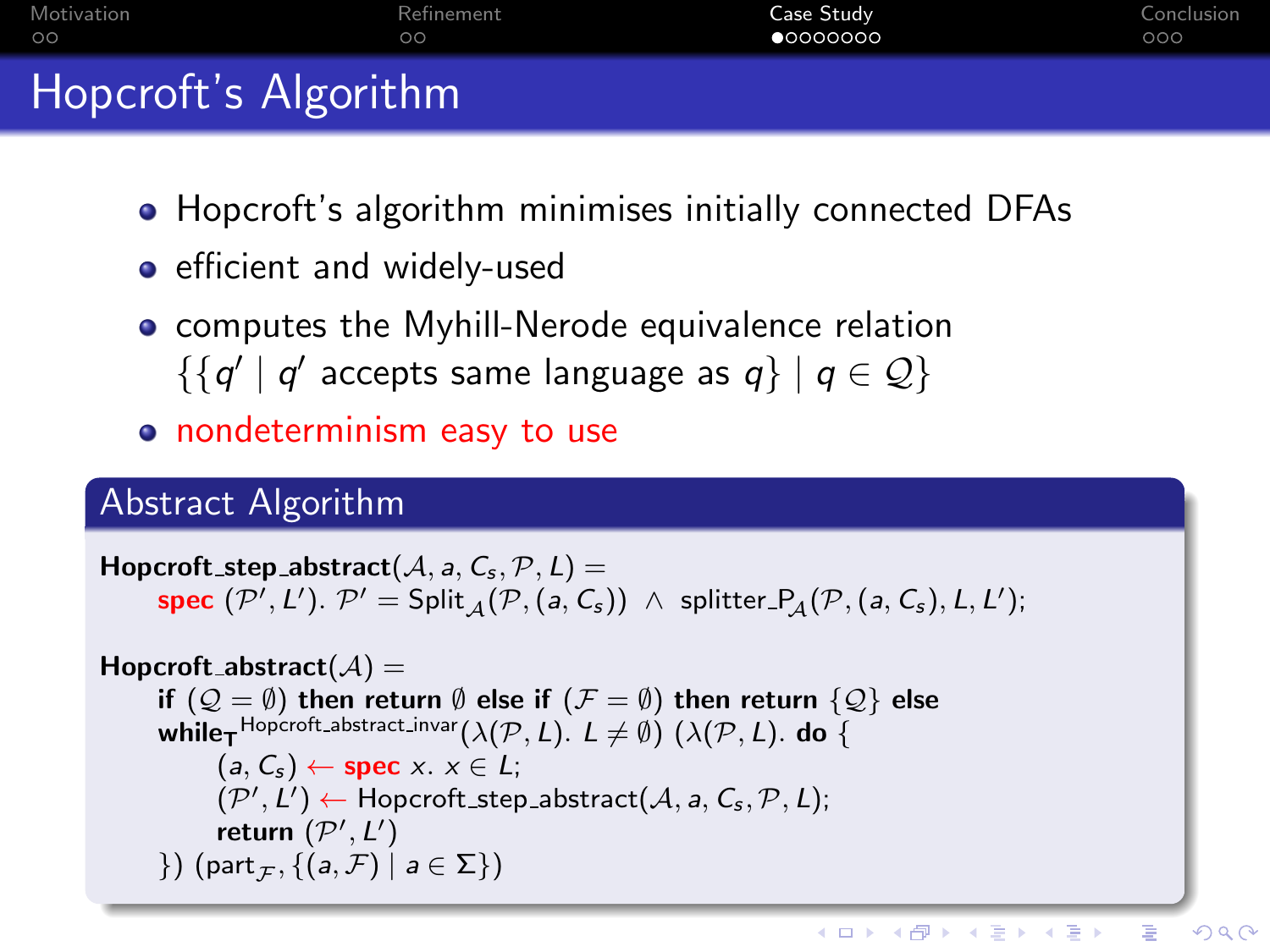| Motivation           | Refinement | Case Study | Conclusion |
|----------------------|------------|------------|------------|
| ററ                   | ററ         | •00000000  | 000        |
| Hopcroft's Algorithm |            |            |            |

- Hopcroft's algorithm minimises initially connected DFAs
- **•** efficient and widely-used
- **•** computes the Myhill-Nerode equivalence relation  $\{ \{ q' \mid q' \text{ accepts same language as } q \} \mid q \in \mathcal{Q} \}$
- constructs like if-then-else or while available

```
Hopcroft_step_abstract(A, a, C_s, P, L) =
spec (\mathcal{P}', L'). \mathcal{P}' = \mathsf{Split}_{\mathcal{A}}(\mathcal{P}, (a, C_s)) \ \wedge \ \mathsf{splitter}\_\mathcal{A}(\mathcal{P}, (a, C_s), L, L');Hopcroft_abstract(A) =
if (Q = \emptyset) then return \emptyset else if (\mathcal{F} = \emptyset) then return \{Q\} else
while<sub>T</sub> Hopcroft abstract invar (\lambda(\mathcal{P}, L). L \neq \emptyset) (\lambda(\mathcal{P}, L). do {
        (a, C_s) \leftarrow spec x. x \in L;
        (\mathcal{P}', L') \leftarrow Hopcroft_step_abstract(\mathcal{A}, a, C_s, \mathcal{P}, L);return (\mathcal{P}', L')
```

```
\{) (part _{\mathcal{F}}, \{(a, \mathcal{F}) | a \in \Sigma\})
```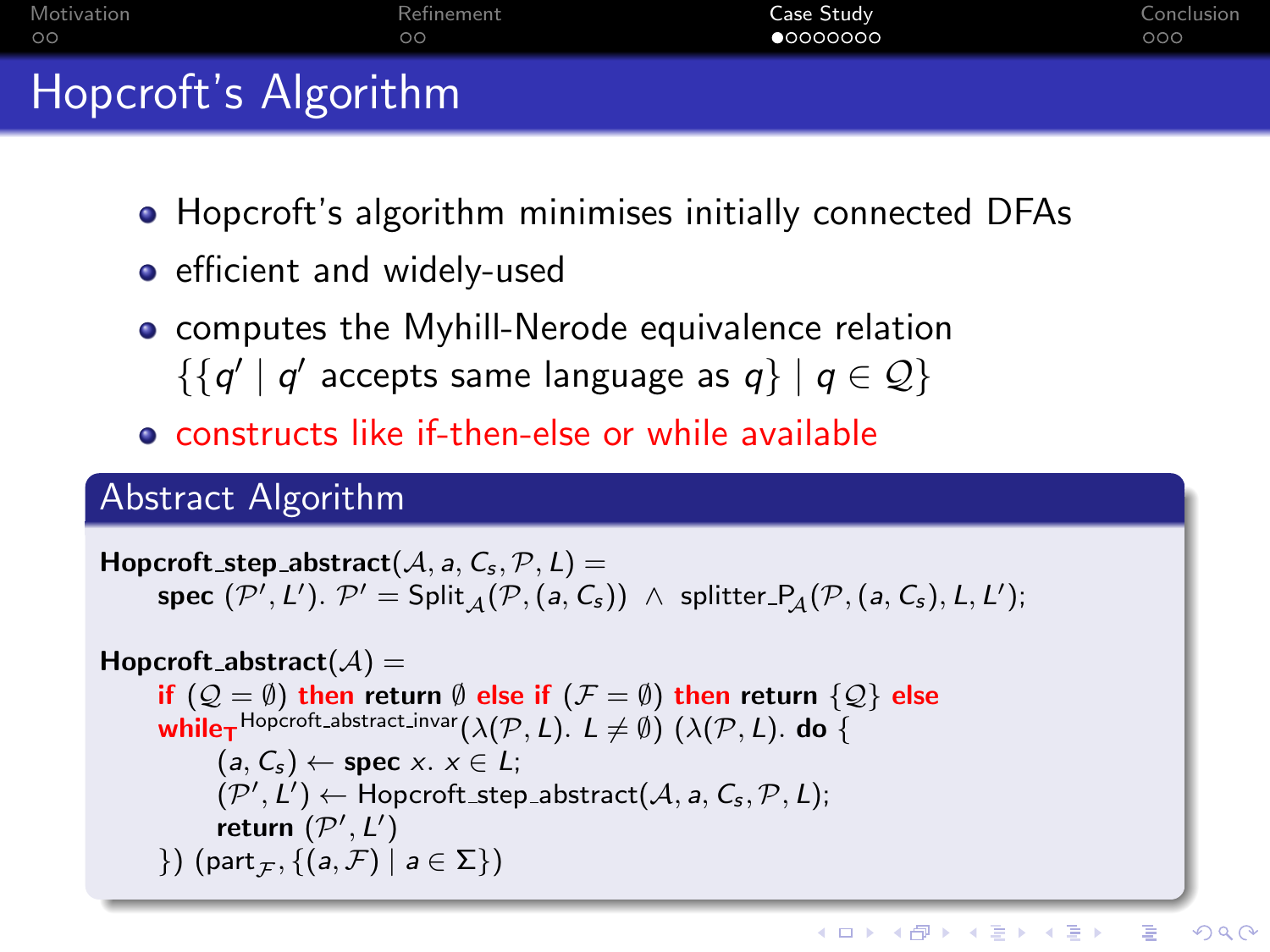| Motivation           | Refinement | Case Study | Conclusion |
|----------------------|------------|------------|------------|
| ററ                   | ററ         | •00000000  | 000        |
| Hopcroft's Algorithm |            |            |            |

- Hopcroft's algorithm minimises initially connected DFAs
- **•** efficient and widely-used
- **•** computes the Myhill-Nerode equivalence relation  $\{ \{ q' \mid q' \text{ accepts same language as } q \} \mid q \in \mathcal{Q} \}$
- **•** shallow embedding handy

```
Hopcroft_step_abstract(A, a, C_s, P, L) =
   \textsf{spec}~(\mathcal{P}', \mathcal{L}').~\mathcal{P}' = \textsf{Split}_{\mathcal{A}}(\mathcal{P}, (a, C_s)) ~\wedge~ \textsf{splitter\_P}_{\mathcal{A}}(\mathcal{P}, (a, C_s), \mathcal{L}, \mathcal{L}');
```

```
Hopcroft_abstract(A) =
if (Q = \emptyset) then return \emptyset else if (\mathcal{F} = \emptyset) then return \{Q\} else
 while_{\textsf{\textbf{T}}}<sup>Hopcroft_abstract_invar</sup>(\lambda(\mathcal{P},L). L\neq \emptyset) (\lambda(\mathcal{P},L). do \{(a, C_s) \leftarrow spec x, x \in L;
         (\mathcal{P}', L') \leftarrow Hopcroft_step_abstract(\mathcal{A}, a, C_s, \mathcal{P}, L);
         return (\mathcal{P}', L')\{) (part _{\mathcal{F}}, \{(a, \mathcal{F}) | a \in \Sigma\})
```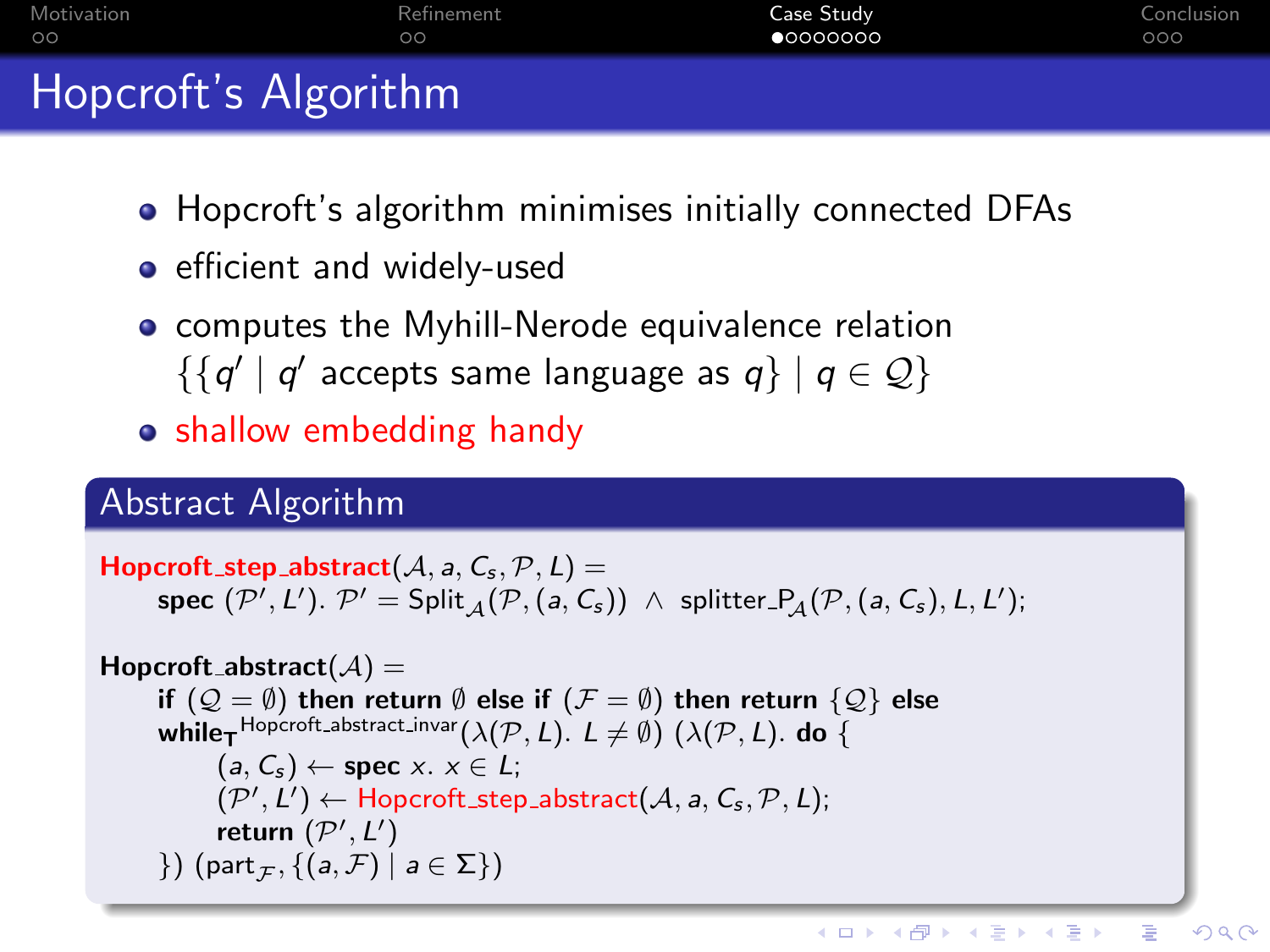| Motivation  | Refinement | Case Study | Conclusion |
|-------------|------------|------------|------------|
| $\circ$     | $\circ$    | 0 0000000  | 000        |
| Correctness |            |            |            |

• correctness expressed by refinement

 $\forall A.$  DFA  $A \implies$  Hopcroft\_abstract( $A$ )  $\Box$ spec  $P \cdot P = M$ yhill Nerode partition A

- **•** refinement framework provides syntax driven verification condition generator
- **•** proof can focus on algorithm, not refinement or representation

**KORK ERKER ADE YOUR** 

• however, correctness proof non-trivial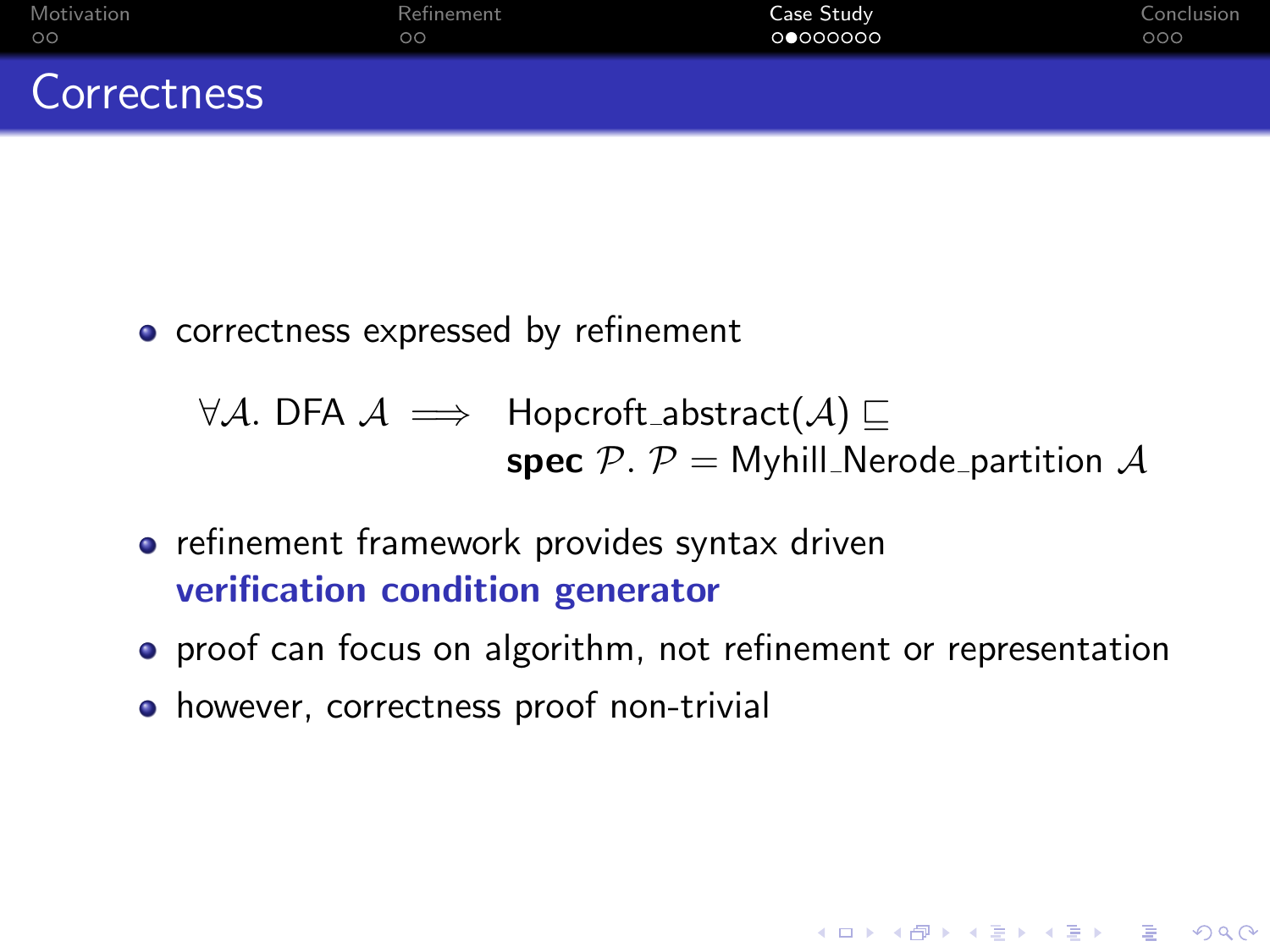| Motivation              | Refinement | Case Study | Conclusion |
|-------------------------|------------|------------|------------|
| ററ                      | ററ         | 00000000   | 000        |
| <b>Refinement Steps</b> |            |            |            |

• step 1: implement **Hopcroft** step abstract with foreach loop

simple preconditions  $\implies$  Hopcroft\_step\_set $(\mathcal{A}, a, \mathcal{C}_{\mathsf{s}}, \mathcal{P}, \mathcal{L}) \sqsubseteq$  $\mathsf{Hopcroft}\_\mathsf{step}\_\mathsf{abstract}(\mathcal{A}, \mathsf{a}, \mathsf{C}_\mathsf{s}, \mathcal{P}, \mathsf{L})$ 

- Hopcroft\_step\_set very similar to presentation in literature
- step 2: optimise loop by precomputing predecessors

 $\mathsf{simple}$  preconditions  $\implies\;$  Hopcroft\_step\_pre $(\mathcal{A}, a, \mathcal{C}_{\mathsf{s}}, \mathcal{P}, \mathcal{L}) \sqsubseteq$  $\mathsf{Hopcroft\_step\_set}(\mathcal{A}, \mathsf{a}, \mathsf{C}_{\mathsf{s}}, \mathcal{P}, \mathsf{L})$ 

**KORKAR KERKER EL VOLO** 

- again, good tool support by the refinement framework
- **assert** very useful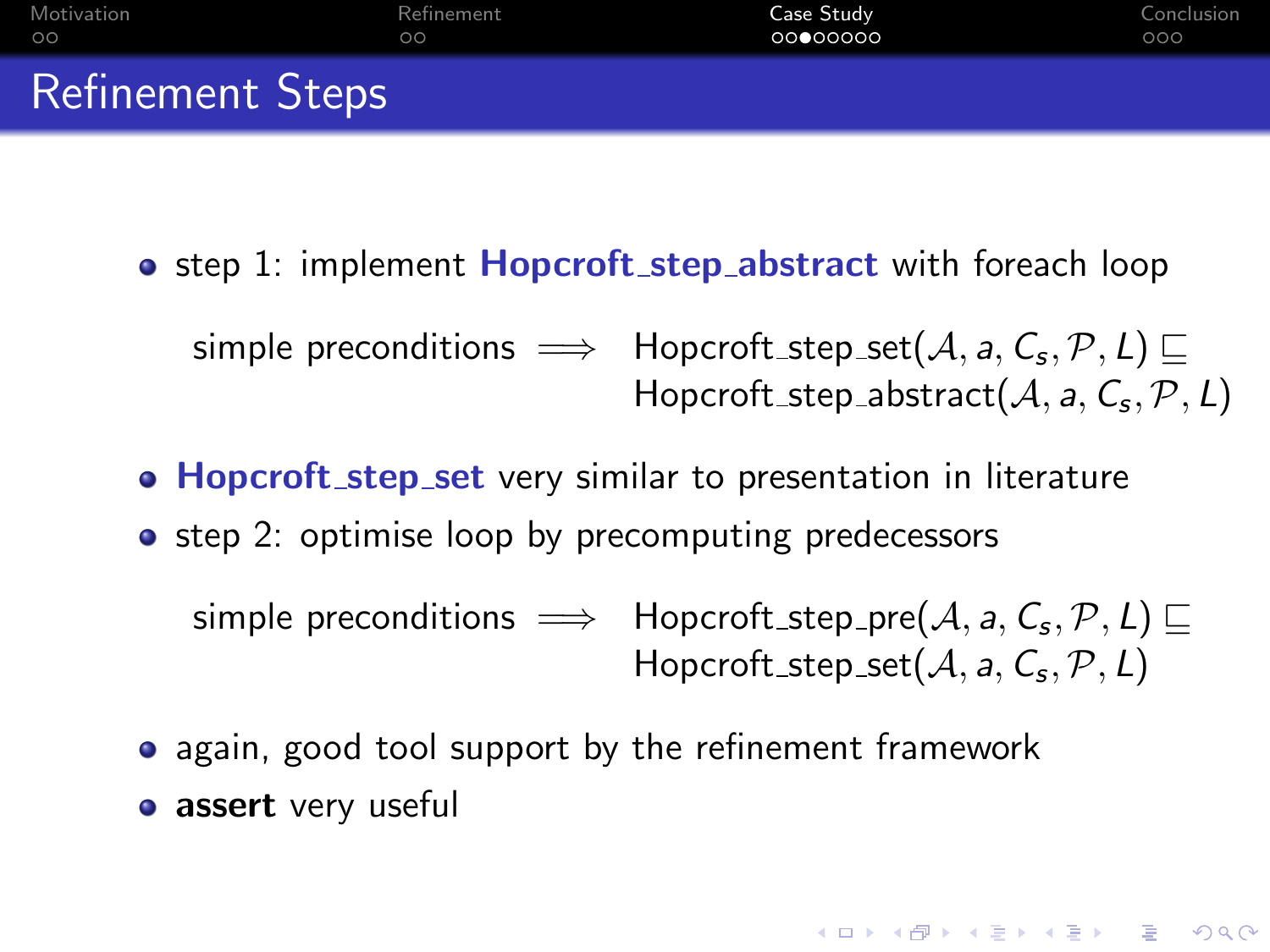| Motivation      | Refinement | Case Study | Conclusion |
|-----------------|------------|------------|------------|
| ററ              | ററ         | 000●0000   | 000        |
| Data Refinement |            |            |            |

- implementing partitions as sets of sets is inefficient
- **•** lets use datastructure based on finite maps instead
- data refinement needed
- more general: replace abstract data type by concrete one
	- e. g. implement sets by red-black trees
- abstraction relation  $R = \{(c, a) | a = \alpha_R c \wedge l_R c\}$
- **e** concretisation function
	- $\bullet \, \downarrow R$  : a nres  $\rightarrow c$  nres
	- transitive:  $m \sqsubseteq \mathbb{R}$  m'  $\wedge$  m'  $\sqsubseteq \mathbb{R}$ S m''  $\implies m \sqsubseteq \mathbb{R}$ S m''

**KORK ERKER ADE YOUR**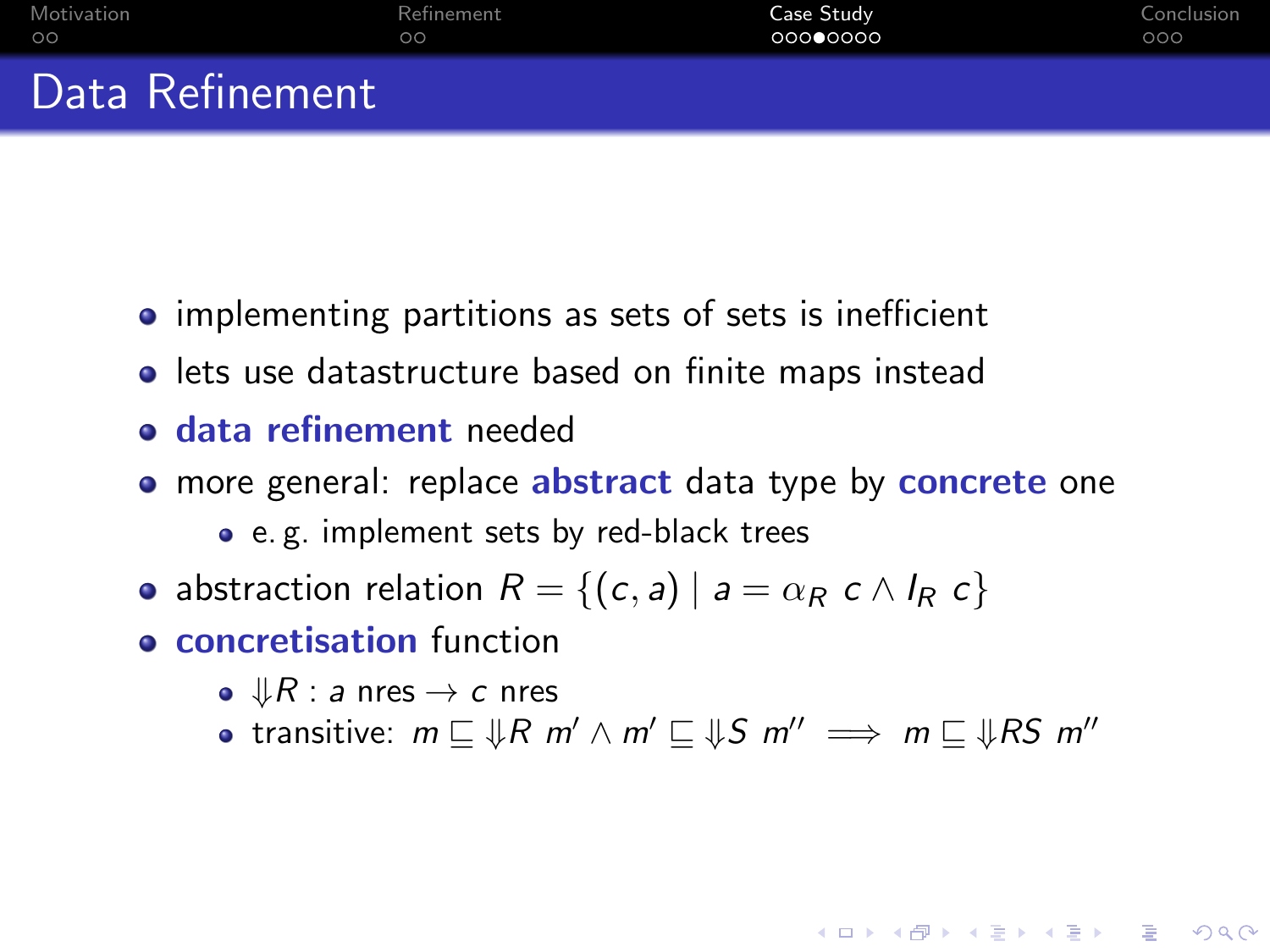| Motivation                 | Refinement | Case Study | Conclusion |
|----------------------------|------------|------------|------------|
| $\circ$                    | ററ         | 00000000   | 000        |
| <b>Refinement Steps II</b> |            |            |            |

• step 3: **implement partitions** by finite maps

$$
\forall \mathcal{A}. \; \mathsf{DFA} \; \mathcal{A} \implies \; \mathsf{Hopcroft\_map}(\mathcal{A}) \sqsubseteq \\ \Downarrow R_1 \; \mathsf{Hopcroft\_abstract}(\mathcal{A})
$$

• step 4: implement classes with intervals of natural numbers

$$
\forall \mathcal{A}.\ \mathsf{DFA} \ \mathcal{A} \implies \ \mathsf{Hopcroft\_map2}(\mathcal{A}) \sqsubseteq \newline \Downarrow \mathcal{R}_2 \ \mathsf{Hopcroft\_map}(\mathcal{A})
$$

- these refinement steps are non-trivial
- verification condition generator for data refinements
- proofs focus on essence of problem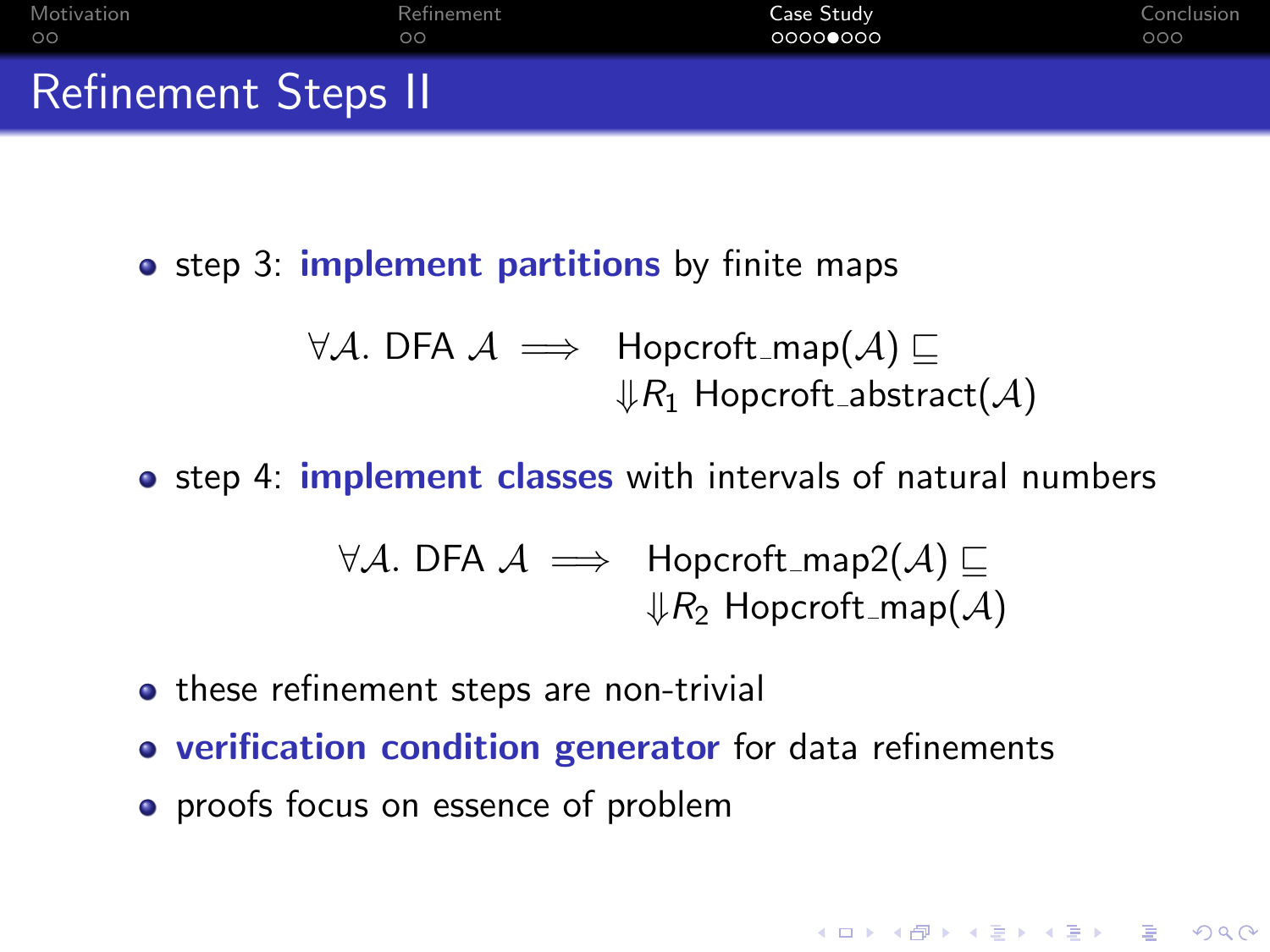| Motivation      | Refinement | Case Study | Conclusion |
|-----------------|------------|------------|------------|
| $\circ$         | ററ         | 00000000   | 000        |
| Code Generation |            |            |            |

**o** step 5: use **Isabelle Collection Framework** (ICF)

- implement finite maps by red-black trees or arrays
- implement sets by red-black trees or sorted lists
- $\bullet$  ...

 $\forall A.$  DFA  $A \implies$  Hopcroft\_impl( $A$ )  $\Box$  $\downarrow R_3$  Hopcroft\_map2(A)

• step 6: bring into special form for code generation

 $\forall A.$  DFA  $A \implies$  return Hopcroft\_code(A)  $\Box$ Hopcroft\_impl( $\mathcal{A}$ )

**KORKAR KERKER EL VOLO** 

- there is good tool support
- step 6 is nearly fully automatic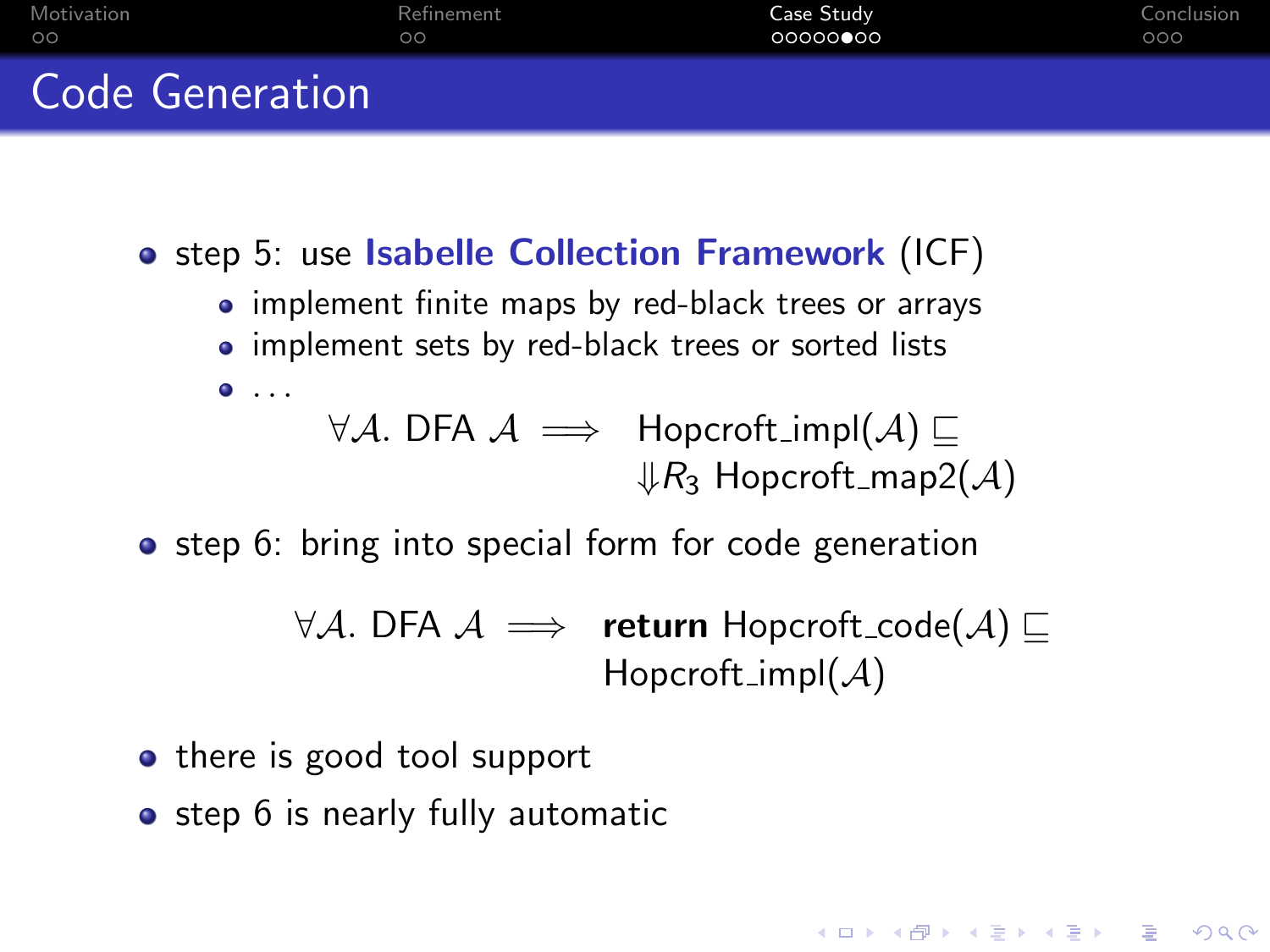| Motivation                | Refinement | Case Study | Conclusion |
|---------------------------|------------|------------|------------|
| ററ                        | ററ         | 00000000   | 000        |
| <b>Code Generation II</b> |            |            |            |

**•** transitivity leads to

 $\forall A.$  DFA  $A \implies$  return Hopcroft\_code( $A$ )  $\sqsubseteq \Downarrow R_1R_2R_3$ spec  $P \cdot P = M$ yhill Nerode partition A

**KORK ERKER ADE YOUR** 

• Isabelle/HOL allows code generation in functional languages

- **Standard MI**
- OCaml
- Haskell
- Scala
- $\bullet$  . . .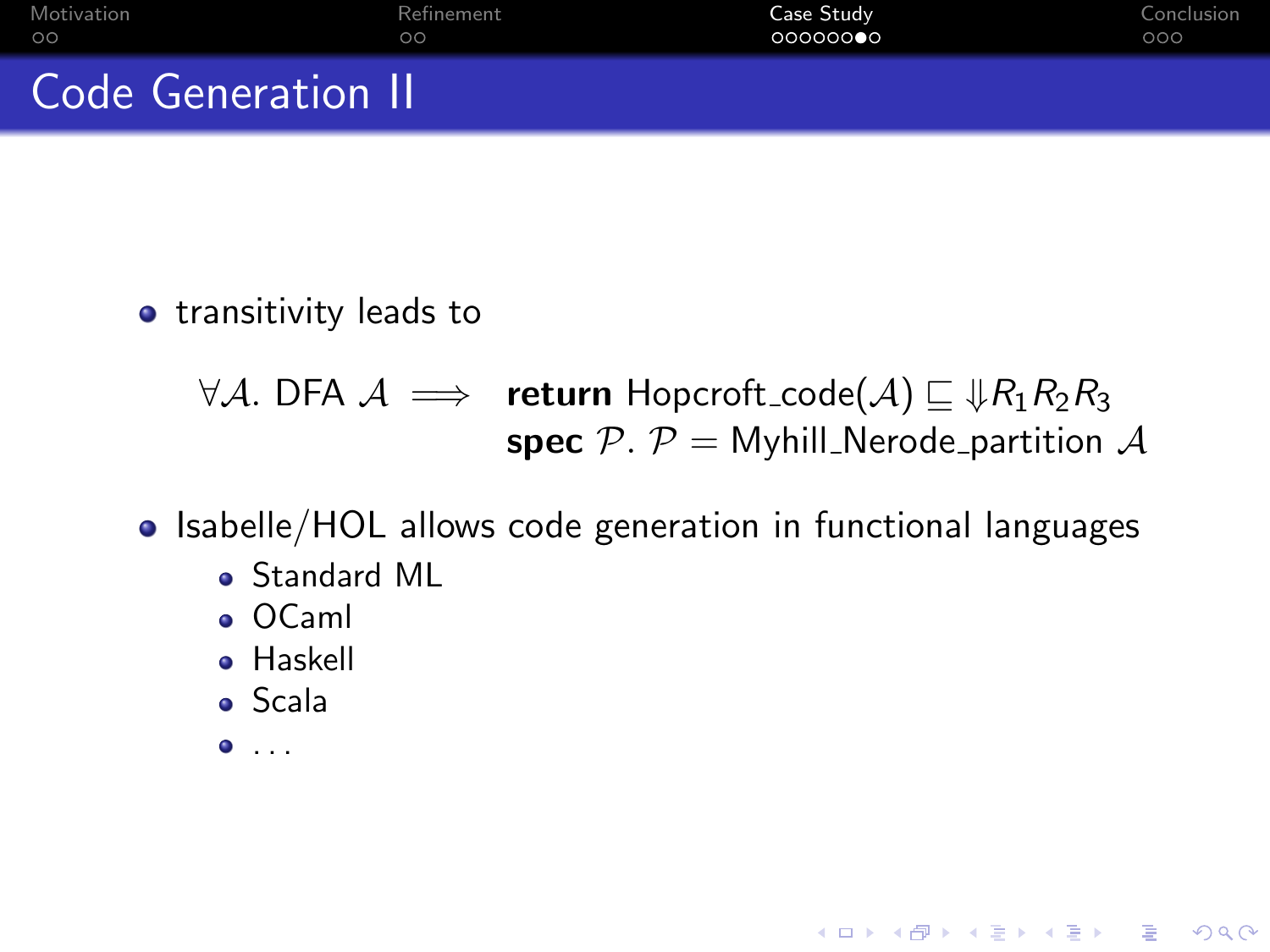| $\circ$        | Motivation |   | Refinement<br>OĞ | Case Study<br>0000000 | Conclusion<br>000 |
|----------------|------------|---|------------------|-----------------------|-------------------|
| $\overline{ }$ |            | . |                  |                       |                   |

| <b>Experimental Results</b> |  |
|-----------------------------|--|
|                             |  |

| No.         | No.    | No.            | <i>Baclet/Pagetti</i> | Lammich/Tuerk |                   | Leiß       |
|-------------|--------|----------------|-----------------------|---------------|-------------------|------------|
| <b>DFAs</b> | states | labels         | <i>OCaml</i>          | <i>OCaml</i>  | PolyML            | PolyML     |
| 10000       | 50     | 2              | 0.17 s                | 6.59 s        | 1.88 <sub>s</sub> | 5.38s      |
| 10000       | 50     | 5              | 0.27 s                | 12.62 s       | $3.51$ s          | 19.34 s    |
| 10000       | 100    | $\mathcal{P}$  | 0.31 s                | 14.31 s       | 3.97 s            | 16.41 s    |
| 10000       | 100    | 5              | 0.51 s                | 26.13 s       | 7.56 s            | $63.21$ s  |
| 10000       | 250    | $\mathcal{P}$  | 0.69 s                | 41.02 s       | 11.09 s           | 83.62 s    |
| 1000        | 1000   | $\mathcal{P}$  | 0.51 s                | 18.61 s       | 5.37s             | $134.21$ s |
| 1000        | 2500   | $\mathfrak{D}$ | 1.44 s                | 51.35 s       | 17.88 s           | 905.82 s   |

Experimental Results (measured on an Intel Core I7 2720QM)

K ロ ▶ K @ ▶ K 할 X X 할 X → 할 X → 9 Q @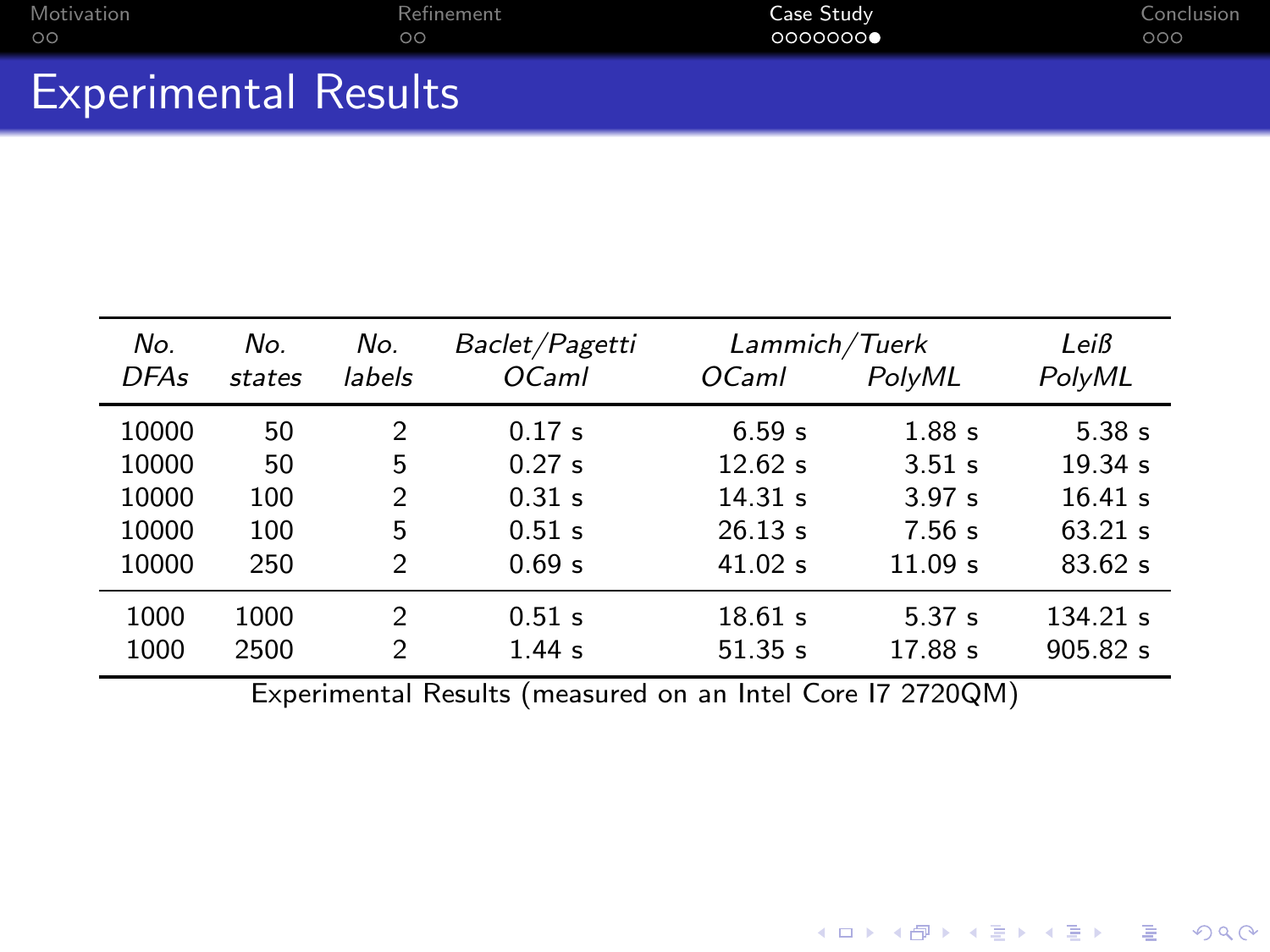| Motivation | Refinement | Case Study | Conclusion   |
|------------|------------|------------|--------------|
| $\circ$    | ററ         | 00000000   | $\bullet$ 00 |
| Conclusion |            |            |              |

- **•** refinement framework for monadic programs
	- **•** based on refinement calculus
	- implemented in Isabelle/HOL
	- available in Archive of Formal Proofs (<http://afp.sf.net>)

K ロ ▶ K @ ▶ K 할 ▶ K 할 ▶ 이 할 → 9 Q @

- <span id="page-17-0"></span>• case study of Hopcroft's algorithm
	- **o** first formalisation
	- efficient version not feasible without refinement
	- available at <http://cava.in.tum.de>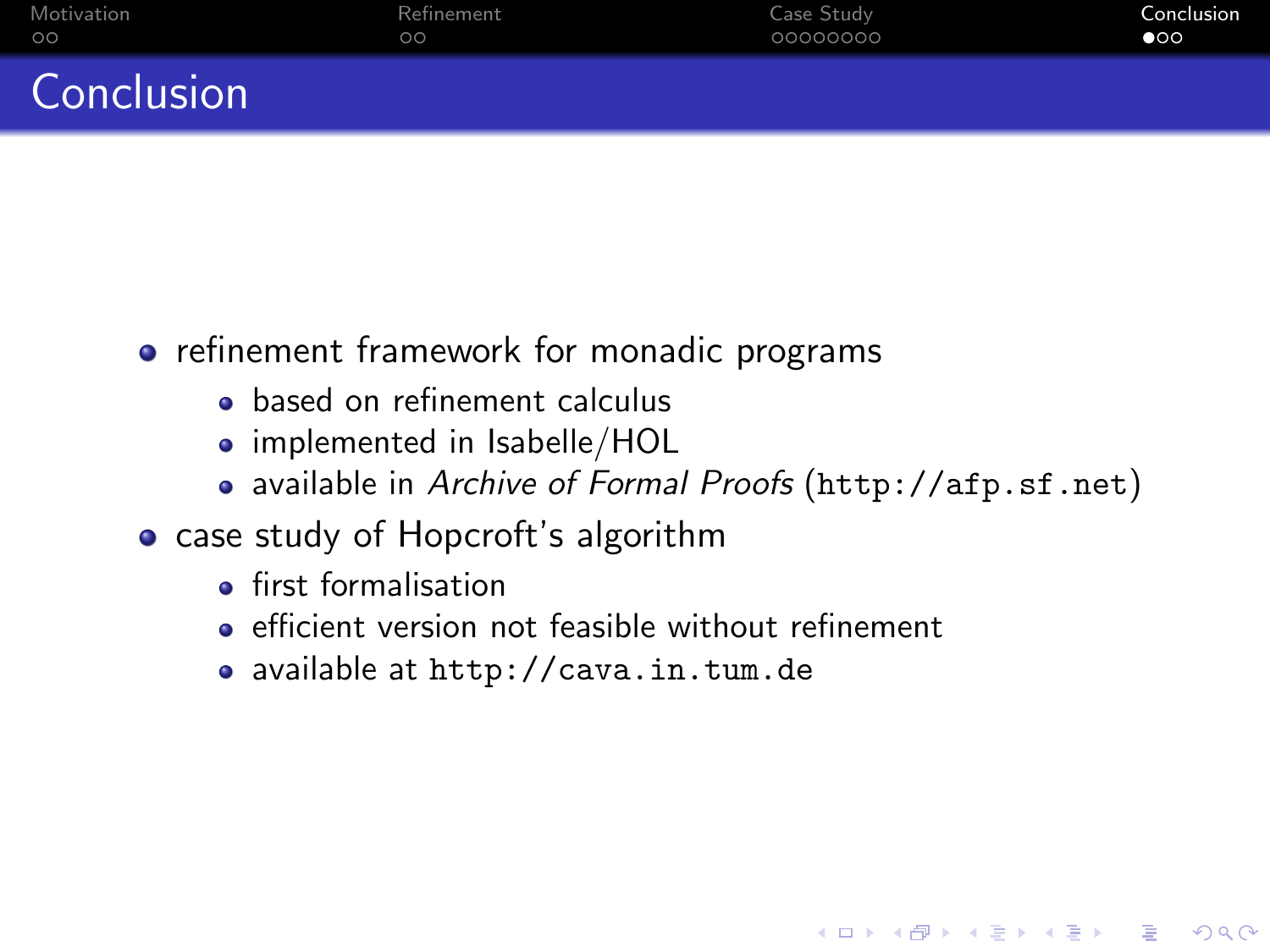| Motivation                | Refinement | Case Study | Conclusion            |
|---------------------------|------------|------------|-----------------------|
| ററ                        | ററ         | 00000000   | $\circ \bullet \circ$ |
| <b>Other Applications</b> |            |            |                       |

- BFS, DFS graph traversals [Lammich]
- Dijkstra's shortest paths algorithm [Nordhoff, Lammich]
- nested DFS (Büchi automata acceptance) [Neumann]
- Henzinger's Algorithm (simulation preorders for NFAs) [Eberl]
- Gerth's algorithm (LTL to Büchi automata), work in progress [Schimpf]
- saturation algorithm for pre<sup>\*</sup> of PDS/DPN, work in progress [Lammich]

**KORK ERKER ADE YOUR**